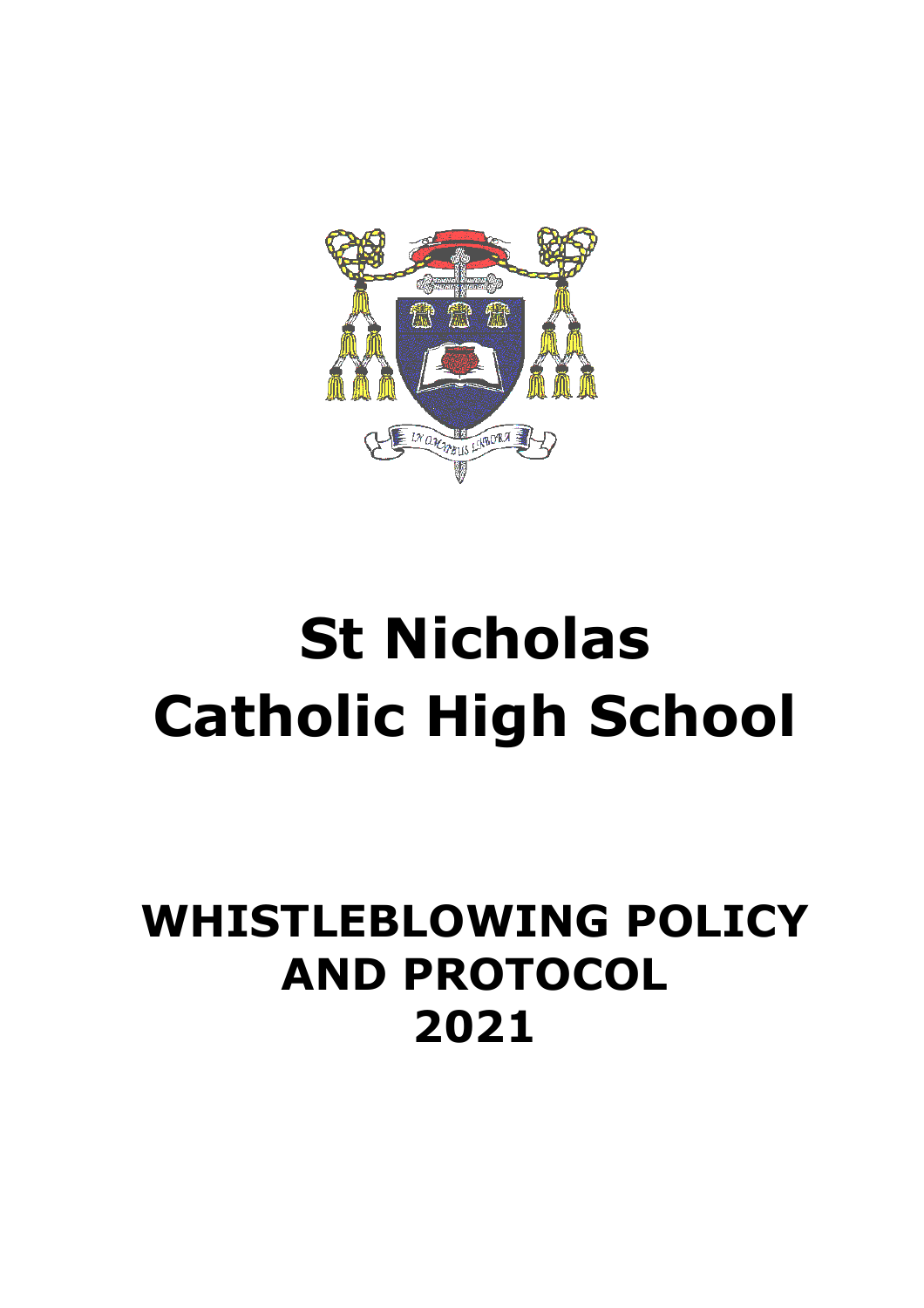#### **Version Control**

| <b>Current</b><br>version | <b>Previous</b><br>version | <b>Summary of changes made</b> |
|---------------------------|----------------------------|--------------------------------|
| 1.1                       | 1.1                        | None                           |
|                           |                            |                                |
|                           |                            |                                |
|                           |                            |                                |
|                           |                            |                                |

| <b>Policy Impact Statement</b>    |                                                 |  |  |  |
|-----------------------------------|-------------------------------------------------|--|--|--|
| <b>Policy:</b>                    |                                                 |  |  |  |
| This Policy has been implemented: |                                                 |  |  |  |
| Fully                             |                                                 |  |  |  |
| Partially                         |                                                 |  |  |  |
| Occasionally                      |                                                 |  |  |  |
| Not at all (give reasons why)     | $\checkmark$ (No need for it to be implemented) |  |  |  |
|                                   |                                                 |  |  |  |
| What revisions need to be made:   |                                                 |  |  |  |
| To the Policy?                    | See Version Control Above                       |  |  |  |
| To its implementation?            |                                                 |  |  |  |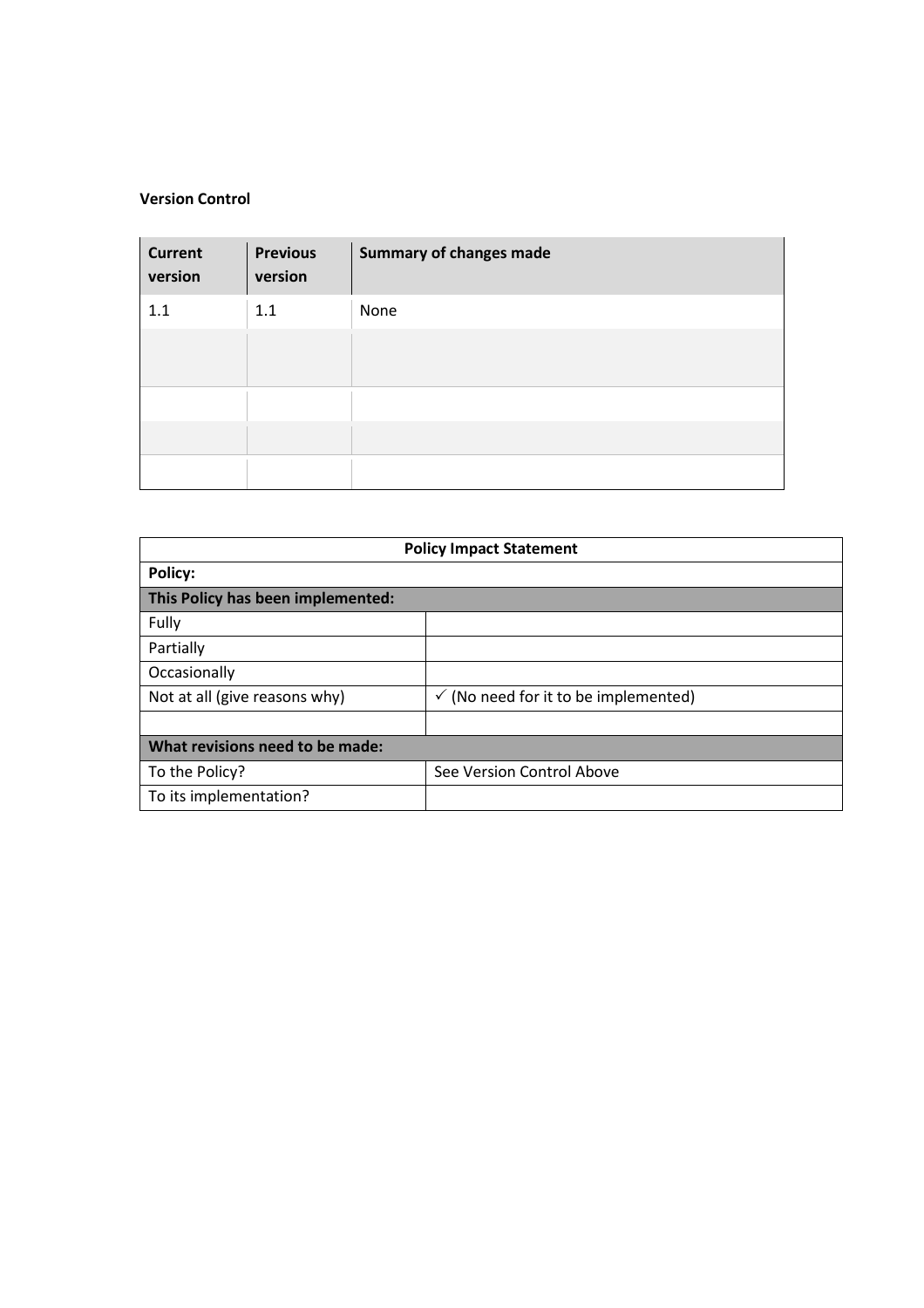# **WHISTLEBLOWING PROTOCOL FOR SCHOOL STAFF**

#### **1.0 INTRODUCTION**

- 1.1 As an employee, Governor, contractor, supplier to or consultant with, the School you may, from time to time, witness practices that seem suspicious. However, you may be deterred from expressing your concerns because you fear harassment or victimisation. You may feel that it may be easier to ignore the concern rather than to report your suspicions.
- 1.2 The School is committed to the highest possible standards of openness, probity and accountability. In line with that commitment we encourage employees and others with serious concerns about any aspect of the School's work to come forward and voice those concerns without fear of reprisals. This policy document makes it clear that you can do so, without the fear of victimisation, subsequent discrimination or disadvantage.
- 1.3 These procedures are intended to encourage and enable you to raise serious concerns within the School rather than overlooking a problem or 'blowing the whistle' outside. Premature or unnecessary publicity may damage the School's reputation, impede proper investigations, or hurt individuals unnecessarily.
- 1.4 A Governor shall not disclose confidential information, without first considering using the procedure in this Whistle Blowing Protocol to raise concerns about an issue, unless it is necessary for the disclosure to be made to the Police or a Regulatory Body.

# **2.0 PURPOSE AND SCOPE**

- 2.1 These procedures have been introduced to provide employees, Governors, contractors, suppliers or consultants with a secure basis for reporting suspicions of impropriety, in the knowledge that the matter will be treated confidentially.
- 2.2 This policy covers the reporting of a malpractice, the information that will need to be recorded and the steps that need to be followed to ensure that you do not suffer any recriminations or victimisation.
- 2.3 These procedures are intended to supplement, rather than replace, existing School policies and procedures (for example the School's grievance procedures and the policies dealing with harassment) whereby employees of the School may already raise complaints or matters of genuine concern with the School. They are therefore designed to provide for those instances where the person reporting the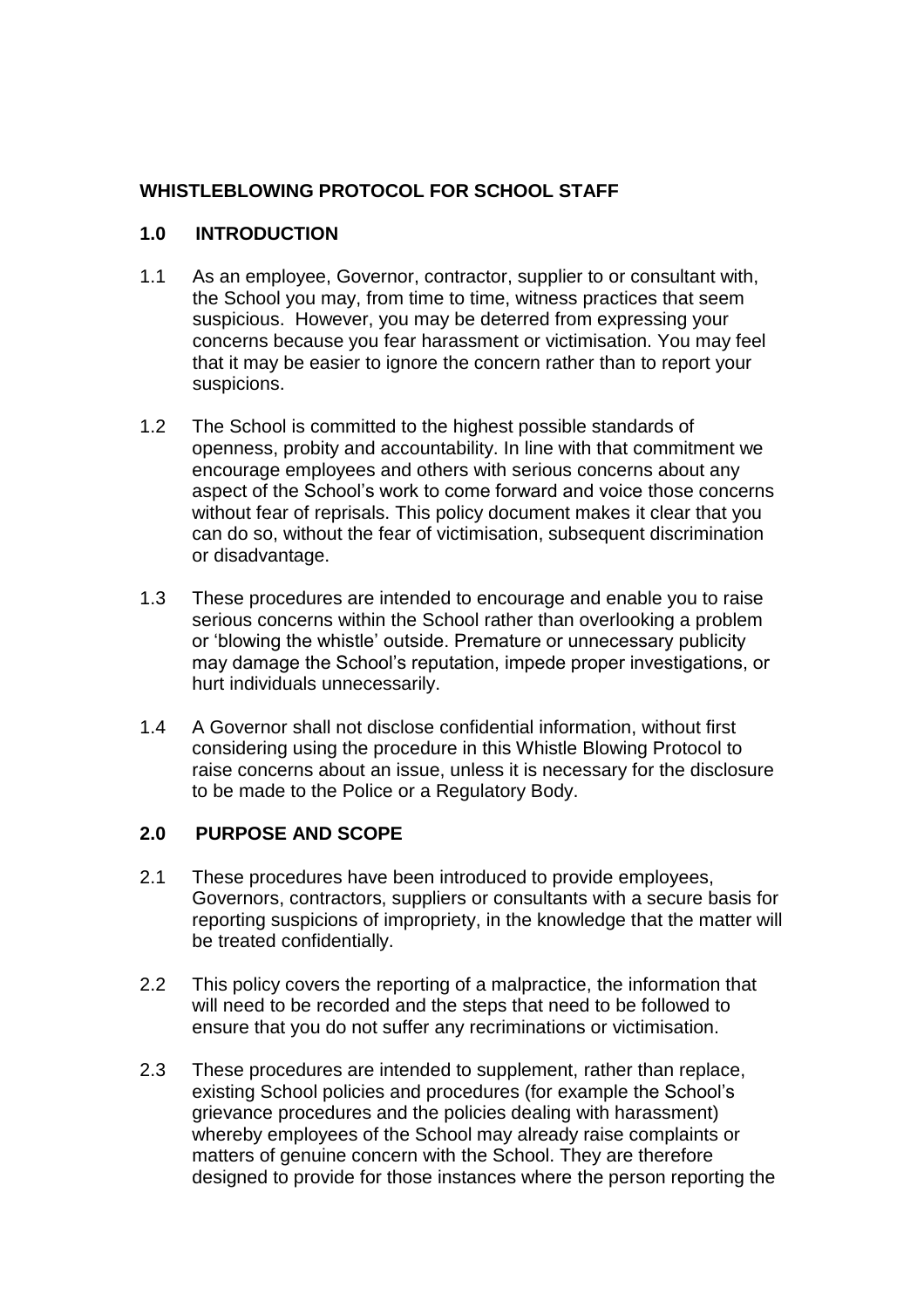matter feels that, for any reason, they cannot make use of other procedures.

2.4 This policy has been designed to take into account Human Rights considerations.

# **3.0 CONTRACTORS, SUPPLIERS AND CONSULTANTS**

3.1 In your dealings with the School you will often work very closely with School employees and Governors. You will also operate under the School's procedures and policies. The School is fully aware that if you notice anything suspicious or come across malpractice, you may be concerned about your relationship or future relationship with the School if you raise this. As with employees and Governors, the School wants to encourage you to voice any concerns you may have, secure in the knowledge that the matter will be taken seriously and investigated, and that you and your organisation will not suffer any disadvantage.

# **4.0 LEGISLATION**

- 4.1 The Public Interest Disclosure Act 1998 has been introduced to protect employees who expose serious wrongdoing in the workplace. It applies where malpractice is disclosed involving:
	- a crime or breach of regulatory, administrative and common law;
	- a miscarriage of justice;
	- danger to health and safety
	- damage to the environment;
	- unauthorised use of public funds;
	- possible fraud and corruption; and
	- sexual, physical or financial abuse of clients
- 4.2 The Act protects you from victimisation where you reasonably believe the information, and are acting in good faith.
- 4.3 A disclosure is protected if you have an honest and reasonable suspicion that a malpractice has occurred, is occurring or is likely to occur. As an employee you can raise the matter with your line manager who will refer it to one of the named below, or if you prefer direct to:
	- The Head teacher
	- The Chair of Governors

Alternatively you can make your complaint to

 CWAC Council's Monitoring Officer (Head of Legal and Democratic Services)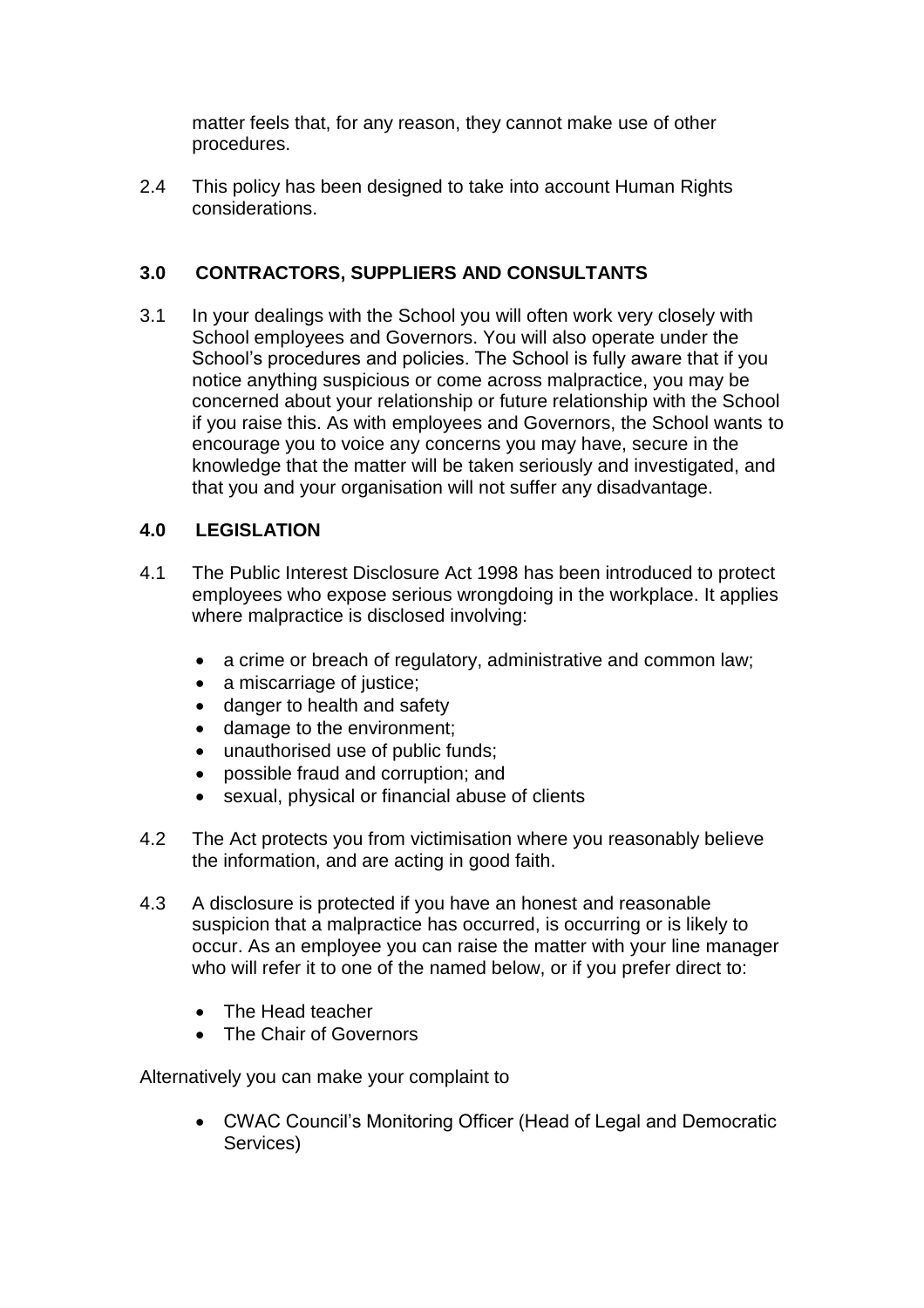in writing to: Monitoring Officer Cheshire West and Chester Borough Council 4 Civic Way Ellesmere Port CH65 0BE

or by email to [cwacmonitoringofficer@cheshirewestandchester.gov.uk](mailto:cwacmonitoringofficer@cheshirewestandchester.gov.uk)

- 4.4 Governors can also report suspicions to any of the above officers.
- 4.5 A confidential record will be maintained by the Clerk to the Governing Body of all concerns raised.

#### **5.0 SAFEGUARDS**

#### **Harassment or Victimisation**

- 5.1 The School is committed to good practice and high standards, and wants to be supportive of employees.
- 5.2 The School recognises that the decision to report a concern can be a difficult one to make. It will not tolerate any harassment or victimisation and will protect you if you raised a concern in good faith.
- 5.3 If you happen to be involved in any disciplinary or redundancy procedures these will be kept separate from the investigation of your complaint provided it is not connected with those.

#### **Confidentiality**

- 5.4 The School will protect the confidentiality of all matters raised by concerned employees and Governors.
- 5.5 If there is any breach of confidentiality by any of the named officers in paragraph 4.3, the employee raising the concern can take the appropriate action under the grievance procedures.

#### **Anonymous Allegations**

- 5.6 This policy encourages you to put your name to your allegation whenever possible.
- 5.7 This is because concerns expressed anonymously are much less powerful than those raised by an identified individual. Anonymous allegations will, however, be considered at the discretion of the School.
- 5.8 In exercising this discretion the factors to be taken into account would include: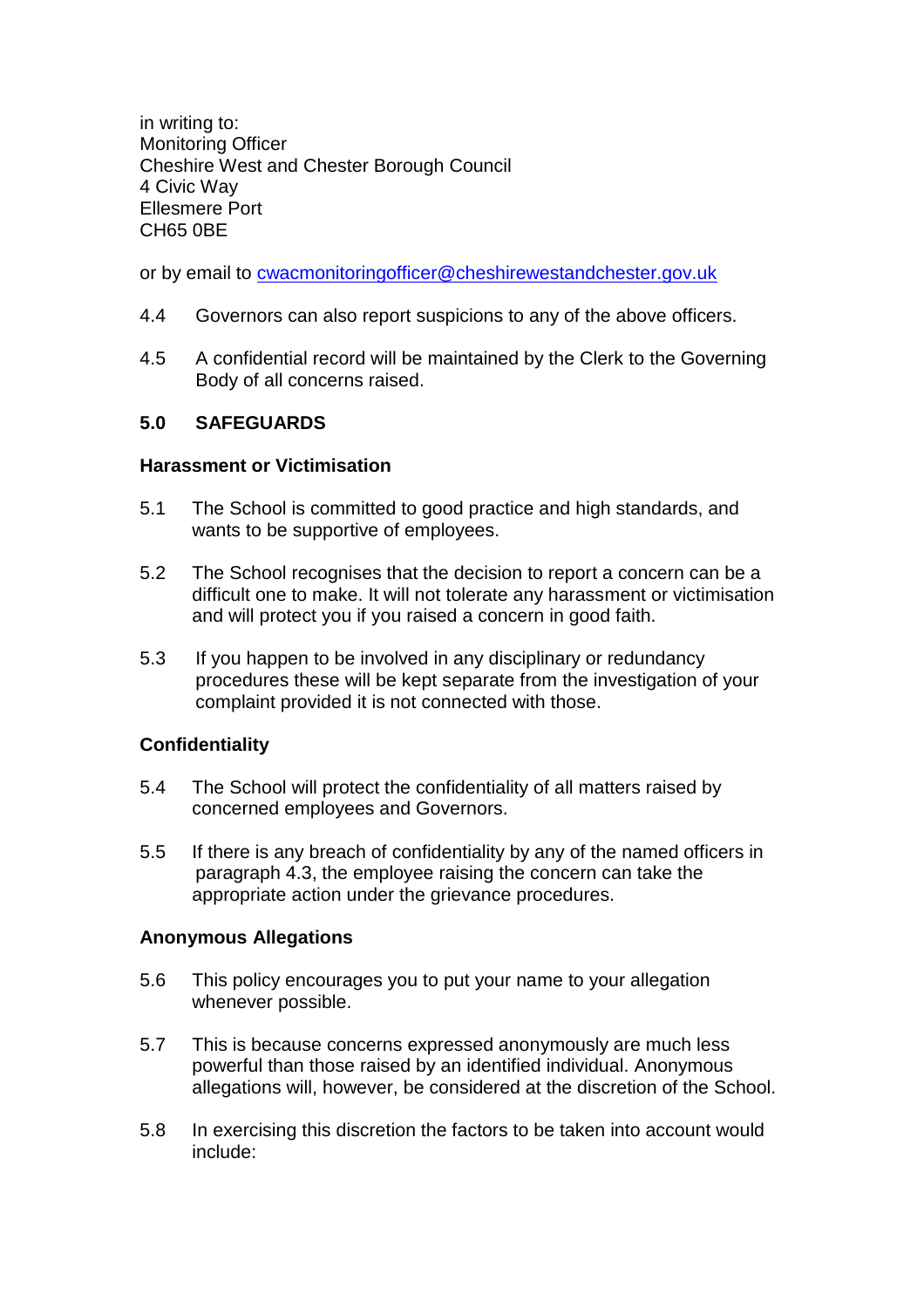- the seriousness of the issues raised;
- the credibility of the concern; and
- the likelihood of confirming the allegation from attributable sources.

# **6.0 UNTRUE ALLEGATIONS**

6.1 If you make an allegation in good faith, but it is not confirmed by the investigation, no action will be taken against you. If, however, as an employee you make an allegation frivolously, maliciously or for personal gain, disciplinary action may be taken against you. In the case of Governors, the Governing Body will consider the matter and may make recommendations to the body who appointed or elected the Governor.

# **7.0 PROCEDURES**

### **Raising a Concern**

- 7.1 You can raise your concern orally, (i.e. face to face or over the phone) or in writing. If you write, mark the envelope 'personal, private and confidential' and if the concern is of a serious nature, hand deliver the envelope to the person you wish to report the matter to.
- 7.2 Whichever way you choose, please give as much information as you can. Remember also to give your name, job and say if you do not want to be contacted at work (if so, give your home address and phone number).
- 7.3 You should include the following:
	- background information;
	- information as to why you are concerned;
	- details of any other procedures which you have already used, and what happened;
	- the names of the employee/ Governor involved and where they work (if applicable);
	- dates or periods of time relating to the matter;
	- the names and jobs of any other employees/Governors who may support your concern.
- 7.4 The earlier you express your concern, the easier it will be to take action.
- 7.5 Although you will not be expected to prove beyond doubt the truth of an allegation, you will need to demonstrate that there are reasonable grounds for the concern.
- 7.6 You may find it easier to raise the matter jointly if there is another employee/Governor who has the same concern, and will support your allegation.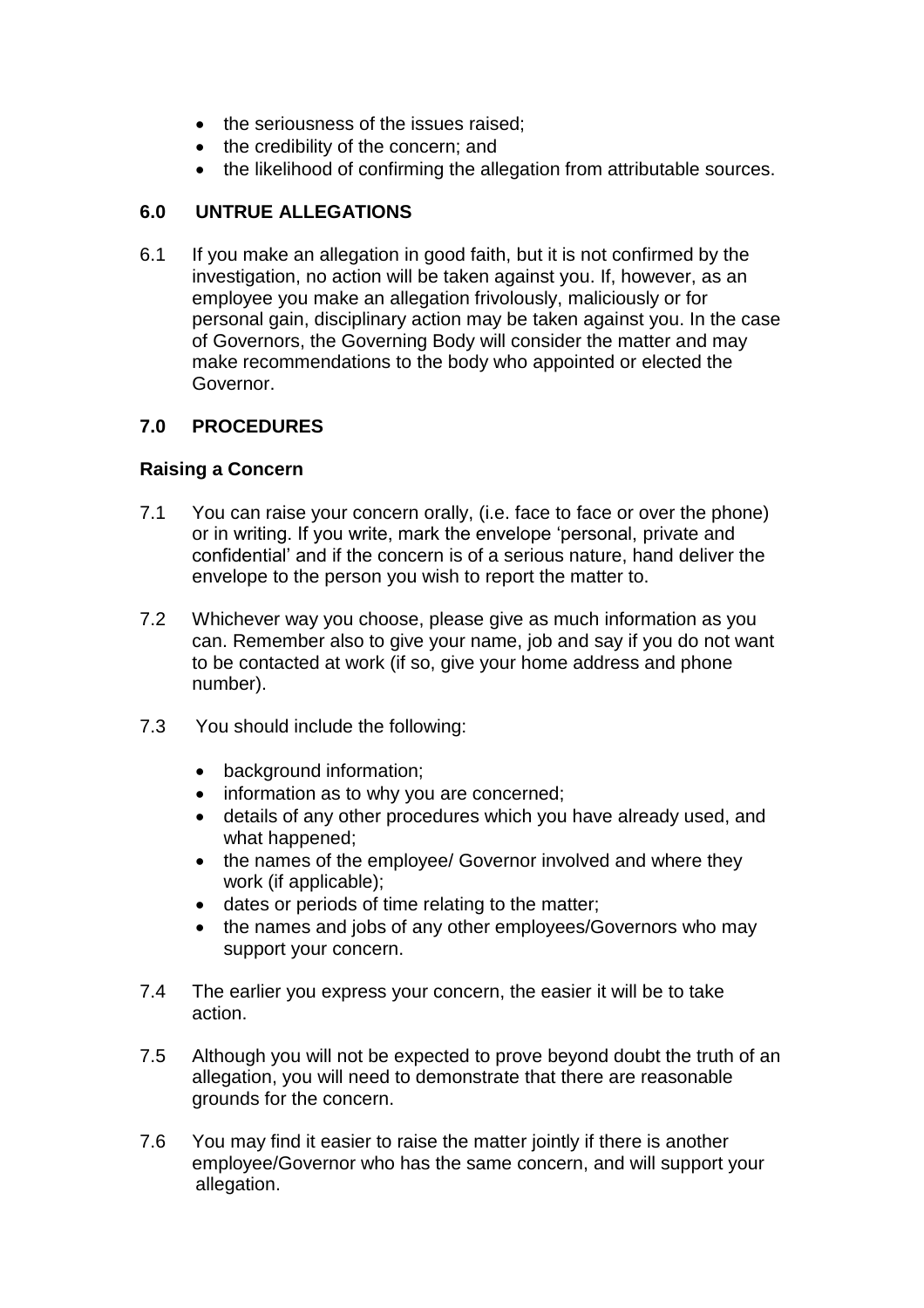7.7 You would be advised to invite your trade union representative, or another person, to be present during any meetings or interviews in connection with the concern raised. In this case you can remain anonymous when the concern is first raised, but you may have to be involved personally if the matter goes further.

# **8.0 HOW THE SCHOOL WILL RESPOND**

- 8.1 One of those named in paragraphs 4.3 will firstly decide whether to carry out an investigation and determine which School procedure it is appropriate to use.
- 8.2 If it is decided that the matter should be taken further under Whistle blowing procedures, the concern raised may be:
	- investigated by an investigating officer appointed by the school;
	- referred to the police;
	- referred to the school's auditor;
- 8.3 You may be interviewed by the person investigating the matter.
- 8.4 In order to protect individuals accused of a possible malpractice, enquiries will be made to decide whether an investigation is appropriate. Some concerns may be resolved by agreed action without the need for an investigation. If urgent action is required, this will take place before an investigation is undertaken.

#### **What You Will be Told**

- 8.5 The person to whom you have raised your concern will contact you in writing within 10 working days detailing the following:
	- acknowledge that the concern has been received;
	- indicating how the School intends to deal with the matter;
	- giving an estimate of how long it will take to provide a final response;
	- detailing any initial enquiries that have been made; and
	- informing you whether further investigations will take place (and if not, why not).
- 8.6 The amount of contact you have with the people considering the matter will depend on the type of concern, the potential difficulties of the investigation and the availability of information. Wherever possible, you will be told the final outcome of any investigation.
- 8.7 The School will take steps to minimise any difficulties you may experience as a result of raising a concern. For example, if required to give evidence in criminal or disciplinary proceedings, the School will arrange for you to receive advice about the procedure.